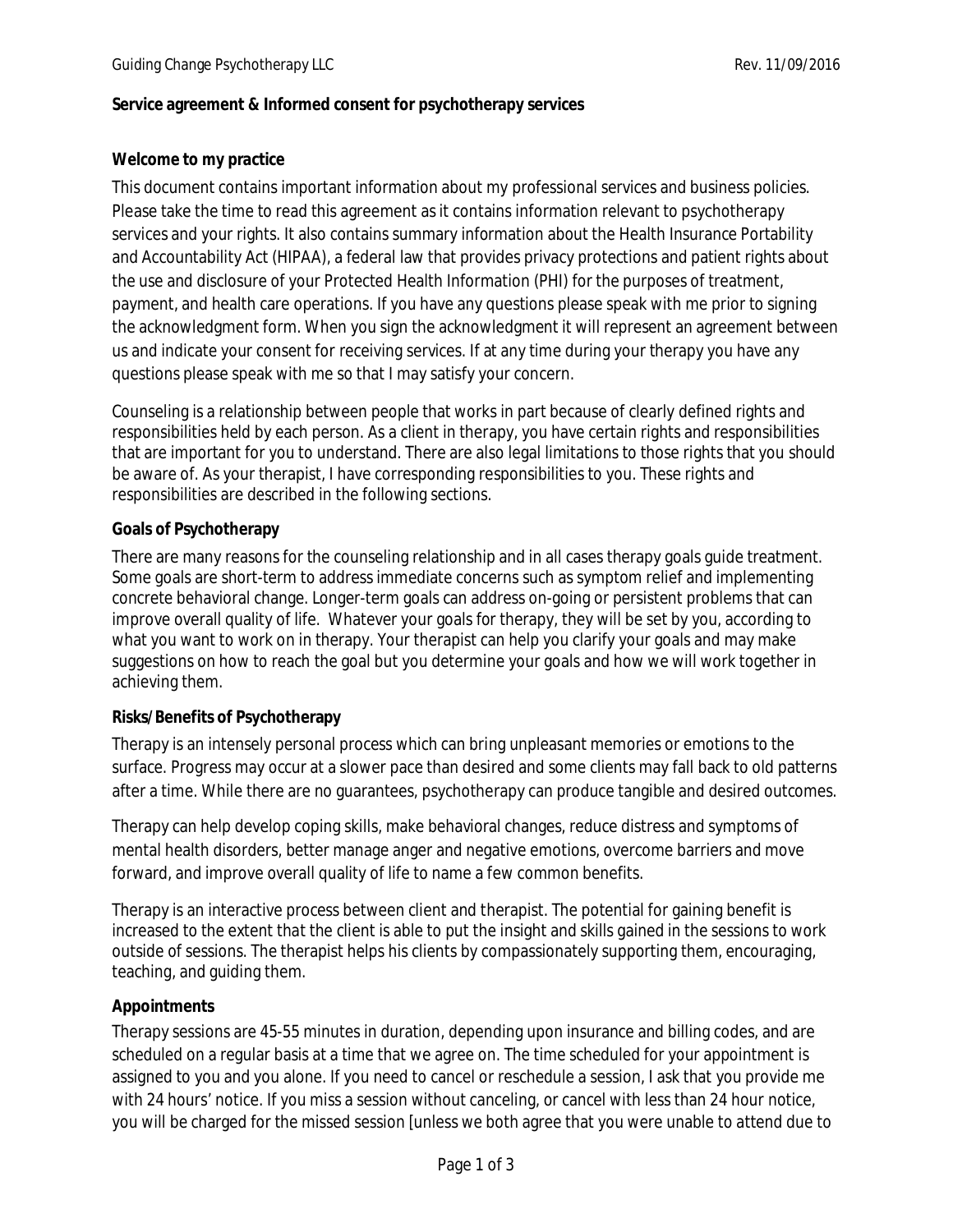## **Service agreement & Informed consent for psychotherapy services**

circumstances beyond your control]. It is important to note that insurance companies do not provide reimbursement for cancelled sessions; thus, you will be responsible the cancelation fee. In addition, you are responsible for coming to your session on time; if you are late, your appointment will still need to end on time.

## **Confidentiality**

Your personal information and what you discuss during therapy sessions is considered confidential. When you wish to have information released, you will sign an authorization form before such information is released. There are some limitations to confidentiality to which you need to be aware.

In accordance with the provisions of the Health Insurance Portability and Accountability Act ("HIPAA") and regulations promulgated under HIPAA including the HIPAA Privacy and Security Rules confidential information may be disclosed in some situations without a release.

- 1. If I have good reason to believe that you will harm another person, I must attempt to inform that person and warn them of your intentions. I must also contact the police and ask them to protect your intended victim.
- 2. If I have good reason to believe that you are abusing or neglecting a child or vulnerable adult I am required to report it to the Florida Department of Children and Families.
- 3. If I believe that you are in imminent danger of harming yourself, I may call the police or the county crisis stabilization unit. I may explore other options with you before I take this step. If I do so, and you appear unable to take steps to guarantee your safety, I would call the crisis unit.

#### **Insurance**

If you choose to use insurance, be advised that diagnosis and clinical information acquired in the course of your therapy may be disclosed to insurance companies for the purpose of collecting fees and authorizing services. This information becomes part of the insurance company files. Refer to our Notice of Privacy Practices for more detailed information regarding your rights.

#### **Confidentiality and Group Therapy**

The nature of group therapy creates a challenge to maintain confidentiality. If you choose to participate in group therapy, be aware that your therapist cannot guarantee that other group members will maintain your confidentiality. However, your therapist will make every effort to maintain your confidentiality by reminding group members of the importance of keeping what is said in group confidential. Your therapist also has the right to remove any member from the group when discovered that the member has violated the confidentiality rule.

#### **Record Keeping**

Brief progress notes are recorded for each session identifying the date of the session and include information related to the focus or topic of the session, goals, progress toward goals, interventions, clinical assessments, and plan. Progress notes are a part of your medical record, and as such is subject to confidentiality and sharing of information in accordance with our Notice of Privacy Practices. Records will be kept for a minimum of 7 years but may be kept longer. In addition to progress notes I may at times keep psychotherapy notes that are separate from your formal medical record to assist me in